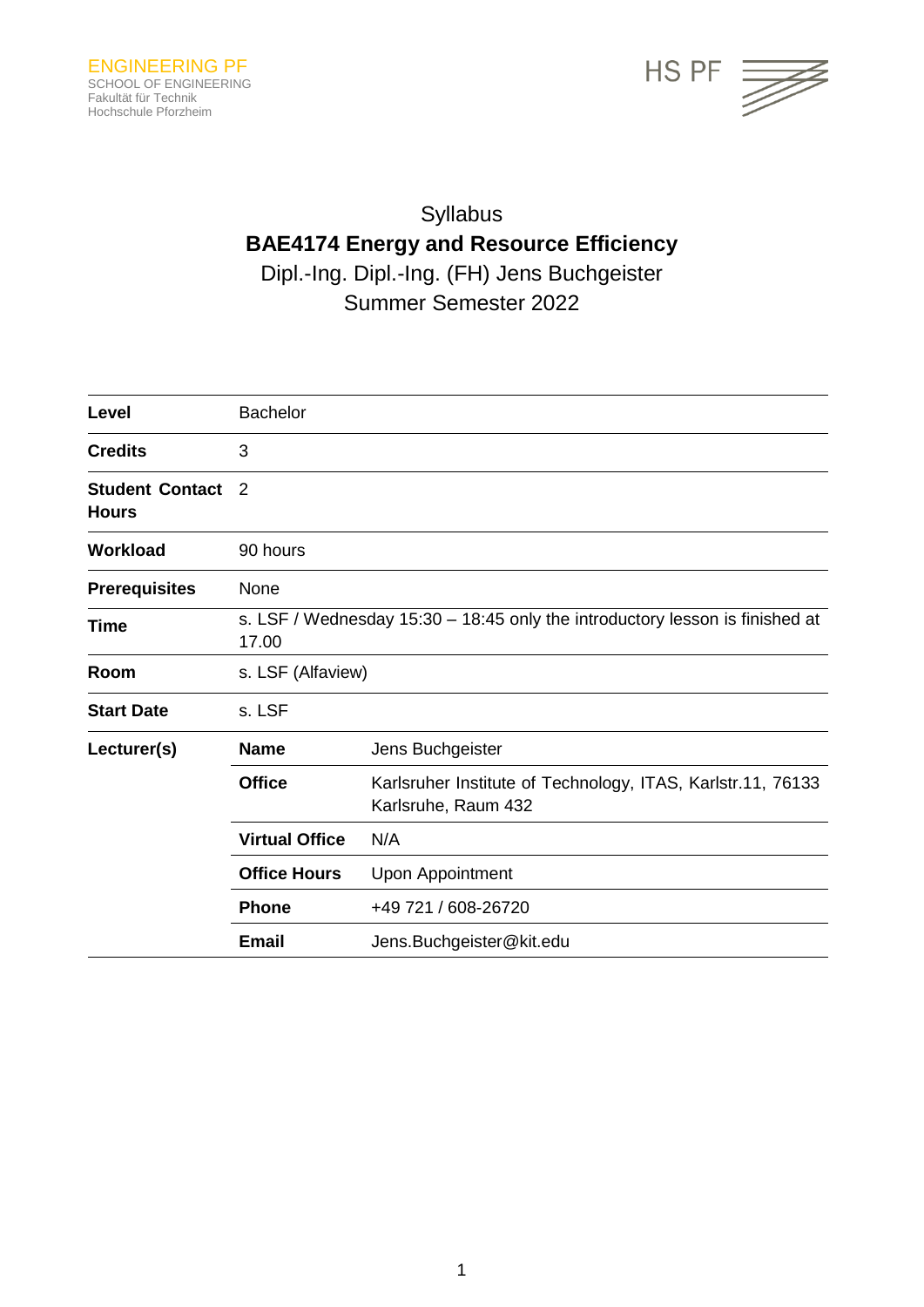## **Summary**

The climate change in conjunction with a high consumption of energy in all sectors (power supply, mobility, heating, private and governmental households,) comprises new challenges and requirements for companies, governments and citizens. All these actors of a society are responsible to develop a procedure including an economy which fulfils the Earth's life-sustaining capacity. In front of this background the course deliver insights from a holistic system perspective on the energy system, their different subsystems and actors. Starting with basic principles on energy demand, what are drivers for them, interpretation on national energy balance followed by methodology background on sustainability, what does it means for a modern society it will be shown the role of energy and resource efficiency as part of a sustainability assessment.

The holistic system perspective on the energy system will be supplemented by following specific energy topics, which has different influences and impacts on the energy system (new technologies), on the environment, on the economy as well as on the society:

- Energy transition in Germany (1)
- Phase out of Coal Power Supply in Germany (2)
- Energy efficient Production and use of Goods (3)
- Lightweight design as a driver of innovation: improving energy efficiency and emissions of GHG (4)
- Innovative techniques in production, distribution or transport of energy (5)

At the end of the lecture, a student project of one of the five topics has be carried out until the end of the semester.

# **Outline of the Course Course Topics:**

- I. Introductory meeting - Presenting and discussing the topics of the lecture and topic assignment to each team of students
- II. System approach: Energy and Resource Efficiency What are the drivers? How can it be measure?
- III. Energy From a global perspective to applications in industry
- IV. (1): Energy transition in Germany
- V. (2): Phase out of Coal Power Supply in Germany
- VI. (3): Energy efficient Production and use of goods
- VII. (4): Lightweight design as a driver of innovation: improving energy efficiency and emissions of GHG
- VIII. (5): Innovative techniques in production, transport and storage of energy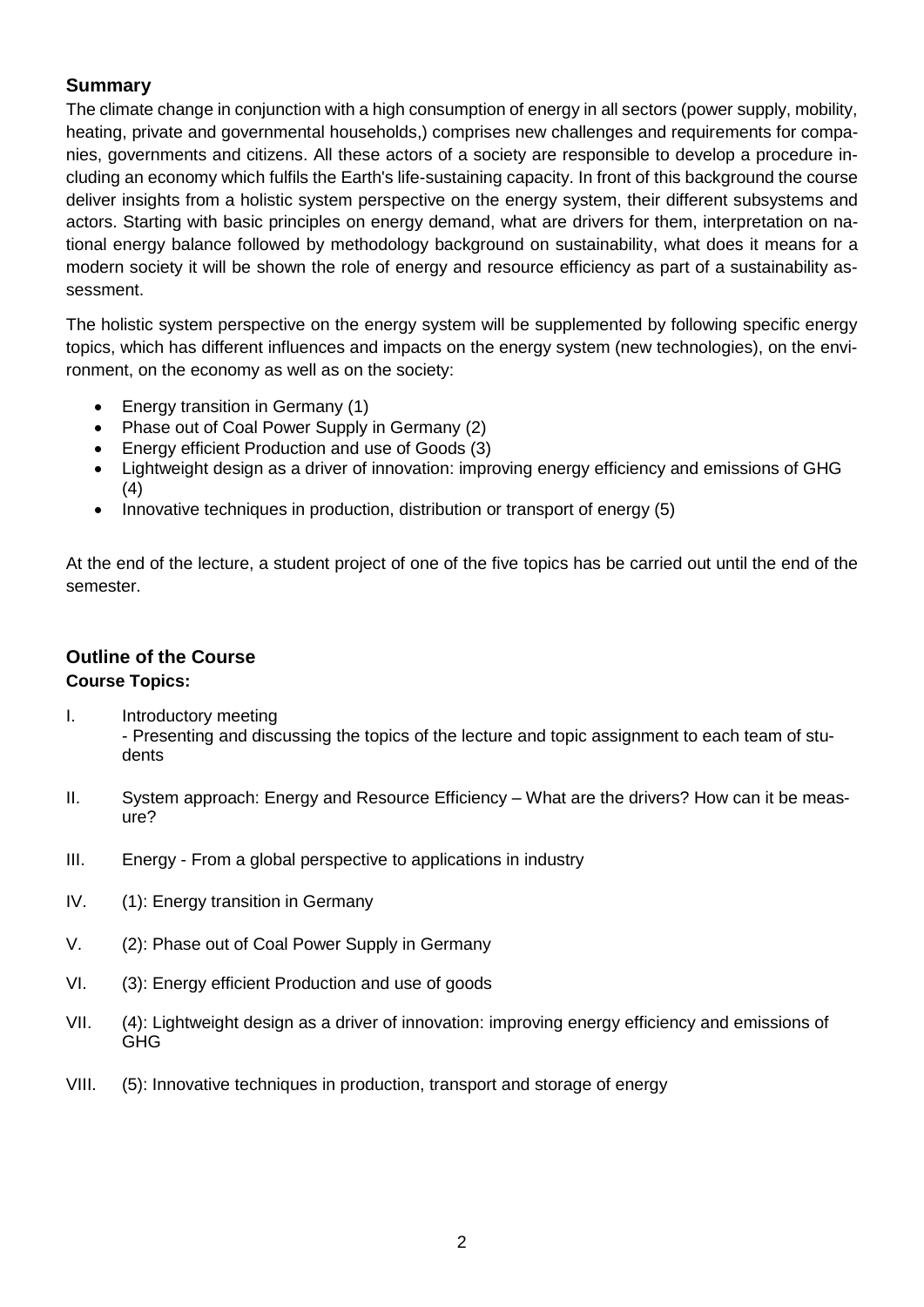# **Course Intended Learning Outcomes and their Contribution to Program Intended Learning Outcomes / Program Goals**

|     | <b>Learning Objective</b>                                                                                                                      | <b>Contribution</b>                                                                                                                                                  |
|-----|------------------------------------------------------------------------------------------------------------------------------------------------|----------------------------------------------------------------------------------------------------------------------------------------------------------------------|
| 1.1 | Students demonstrate key knowledge in Technical<br>Basics.                                                                                     | Introduction to and communication of interdependencies between<br>technical, business and environmental requirements                                                 |
| 1.2 | Students demonstrate key knowledge in Mechani-<br>cal Engineering.                                                                             | The principles of the most relevant thermal and electricity energy<br>generation processes are discussed                                                             |
| 1.3 | Students demonstrate key knowledge in Business<br>Administration.                                                                              | Reading a wide variety of texts form business and technical jour-<br>nals and newspaper to gain an insight into diverse topics                                       |
| 1.4 | Students demonstrate key knowledge in Econom-<br>ics.                                                                                          | Economic effects on projects are considered during project envi-<br>ronment analysis                                                                                 |
| 1.5 | Students demonstrate key knowledge in Mathemat-<br>ics.                                                                                        | Laws of conservation of energy and mass are applied as mathe-<br>matical basis for quantitative economic and environmental analysis<br>of energy processes           |
| 1.6 | Students demonstrate key knowledge in Quantita-<br>tive Methods.                                                                               | For the assessment of different technologies a quantitative eco-<br>nomic and/or environmental analysis is carried out                                               |
| 1.7 | Students demonstrate key knowledge in Computer<br>Science.                                                                                     | Application of standard office software                                                                                                                              |
| 2.1 | Students demonstrate proficiency in using current<br>computer programs to solve business and technical<br>problems.                            |                                                                                                                                                                      |
| 2.2 | Students demonstrate the ability to use information<br>systems effectively in real world business settings.                                    | Students will be encouraged to look up a variety of internet sources<br>to research the various topics                                                               |
| 3.  | Students are able to apply analytical and critical<br>thinking skills to complex problems.                                                     | Finding Solutions for problems on a scientific basis (specializa-<br>tion/application)                                                                               |
| 4.  | Students are able to develop business ethics-based<br>strategies and are able to apply them to typical busi-<br>ness decision-making problems. |                                                                                                                                                                      |
| 5.1 | Students demonstrate their ability to express com-<br>plex issues in writing.                                                                  | The results of a presented topic have to be documented scientifi-<br>cally and in detail                                                                             |
| 5.2 | Students demonstrate their oral communication<br>skills in presentations and lectures.                                                         | Role-plays, contributions to discussion of critical incidents/case<br>studies. Presentations                                                                         |
| 6.  | Students show that they are able to work success-<br>fully in a team by performing practical tasks.                                            | Role plays, discussions in groups of 3-4 students. Class participa-<br>tion in discussions/role plays                                                                |
| 7.  | Students show that they are able to apply their in-<br>ternational management and engineering compe-<br>tencies in specific situations.        | The team presentation (including international students) of a topic<br>have to be organized and also an interactive workshop with the<br>other participated students |

# **Teaching and Learning Approach**

At the end of the lecture, a student project of one of the five topics (see course schedule) has be carried out until 30.06.2021. Each team consists of at least three students. The results of this project must be scientifically documented and written down in detail. Each person should be responsible for the content of 10 pages of the report. After completion of the written report, a half-hour discussion on the report will take place. The concept of learning combines interactive and independent learning with teamwork. The teacher is always available to give feedback, support and advice. Communication takes place via e-mail or web-conference.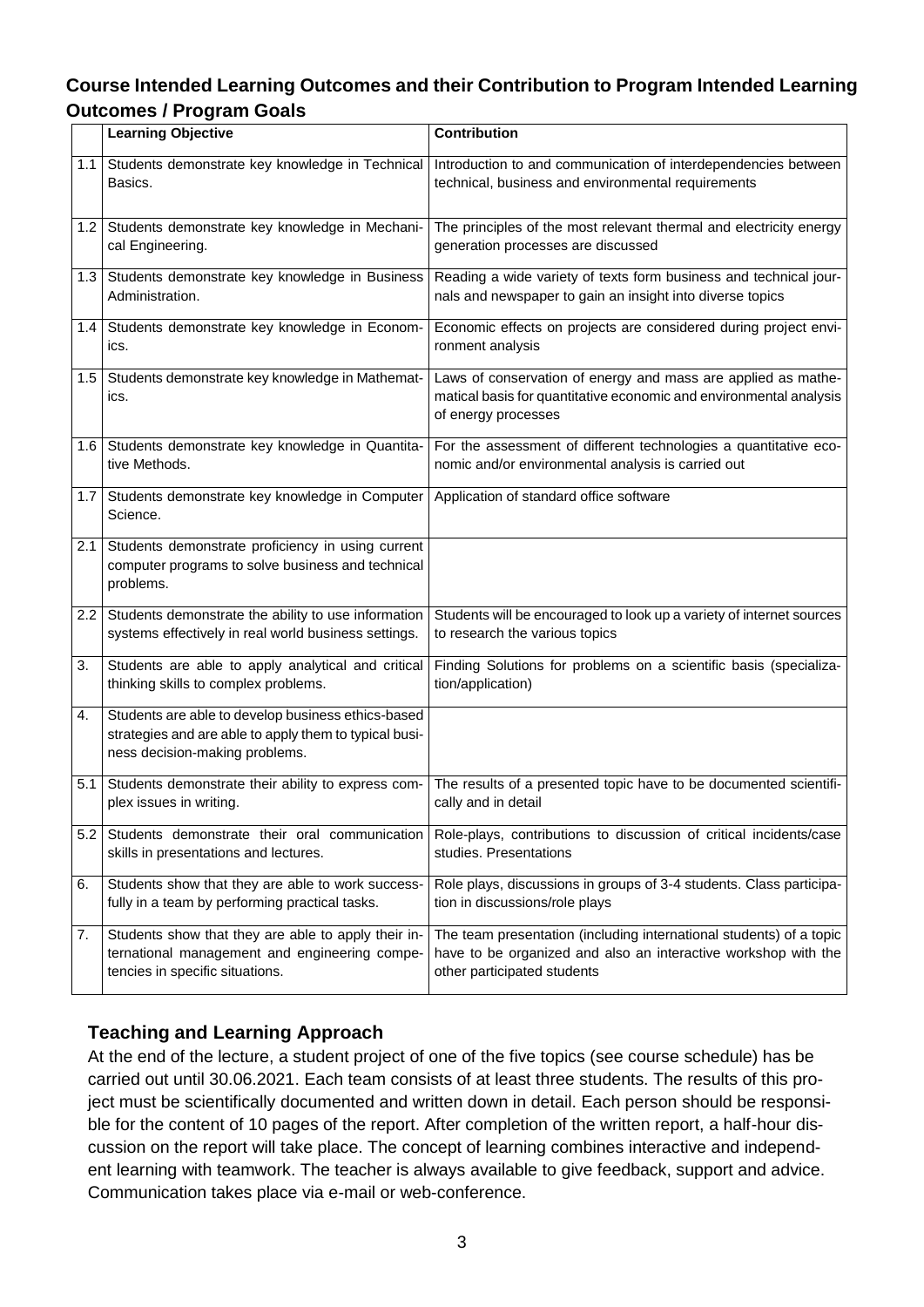## **Literature and Course Materials**

#### **Energy transition in Germany:**

*Literature:*

- VDI Guideline 4800 Part 1 Resource efficiency Methodological principles and strategies, Düsseldorf, Feb. 2016
- Billinton, Roy; Karki, Rajesh; Verma, Ajit Kumar; Editors; "Reliability and Risk Evaluation of Wind Integrated Power Systems", Springer India 2013.
- Keil, Jan; "The German Energy Transition Issues and Perspectives", 2012.
- Quaschning, V.; "Regenerative Energiesysteme, Technologie Berechnung Simulation", Carl Hanser Verlag, München, 2015.
- Quaschning, V.; "Erneuerbare Energien und Klimaschutz", Carl Hanser Verlag, München, 2018
- **Shmelev**, **Stanislav E.;** "Ecological Economics: Sustainability in Practice", Springer Neth-

erlands 2012.

- Chancen für die deutsche Energiewende Was kann Deutschland aus ausgewählten internationalen Fallbeispielen lernen? Mckinsey studie Chancen für die deutsche Energiewende
- "An Ambitious Triple Target for 2030"; Comment to the Commission's Green Paper; A 2030 Framework for Climate and Energy Policies (COM(2013) 169 final); in: Comment on Environmental Policy No. 12; June 2013

#### *Internet:*

- [http://www.bp.com/content/dam/bp/pdf/statistical-review/statistical\\_re](http://www.bp.com/content/dam/bp/pdf/statistical-review/statistical_review_of_world_energy_2013.pdf)[view\\_of\\_world\\_energy\\_2013.pdf](http://www.bp.com/content/dam/bp/pdf/statistical-review/statistical_review_of_world_energy_2013.pdf)
- [https://www.destatis.de/DE/Publikationen/Thematisch/UmweltoekonomischeGesamtrech](https://www.destatis.de/DE/Publikationen/Thematisch/UmweltoekonomischeGesamtrechnungen/Umweltindikatoren/IndikatorenPDF_0230001.pdf?__blob=publicationFile)[nungen/Umweltindikatoren/IndikatorenPDF\\_0230001.pdf?\\_\\_blob=publicationFile](https://www.destatis.de/DE/Publikationen/Thematisch/UmweltoekonomischeGesamtrechnungen/Umweltindikatoren/IndikatorenPDF_0230001.pdf?__blob=publicationFile)
- <http://www.faz.net/aktuell/wirtschaft/energiewende-zu-viel-ist-zu-viel-12573007.html>
- [http://www.spiegel.de/international/germany/doubts-increasing-about-germany-s-switch-to](http://www.spiegel.de/international/germany/doubts-increasing-about-germany-s-switch-to-renewable-energy-a-844844.html)[renewable-energy-a-844844.html](http://www.spiegel.de/international/germany/doubts-increasing-about-germany-s-switch-to-renewable-energy-a-844844.html)
- [http://www.faz.net/aktuell/wirtschaft/wirtschaftspolitik/energiepolitik/energiewende-darum](http://www.faz.net/aktuell/wirtschaft/wirtschaftspolitik/energiepolitik/energiewende-darum-geht-es-in-der-debatte-um-die-eeg-reform-12606587.html)[geht-es-in-der-debatte-um-die-eeg-reform-12606587.html](http://www.faz.net/aktuell/wirtschaft/wirtschaftspolitik/energiepolitik/energiewende-darum-geht-es-in-der-debatte-um-die-eeg-reform-12606587.html)
- [http://www.faz.net/aktuell/wirtschaft/wirtschaftspolitik/energiepolitik/energiewende-doppel](http://www.faz.net/aktuell/wirtschaft/wirtschaftspolitik/energiepolitik/energiewende-doppelter-angriff-auf-deutsche-oekostromhilfe-12606339.html)[ter-angriff-auf-deutsche-oekostromhilfe-12606339.html](http://www.faz.net/aktuell/wirtschaft/wirtschaftspolitik/energiepolitik/energiewende-doppelter-angriff-auf-deutsche-oekostromhilfe-12606339.html)
- [http://ec.europa.eu/energy/green\\_paper\\_2030\\_en.htm](http://ec.europa.eu/energy/green_paper_2030_en.htm)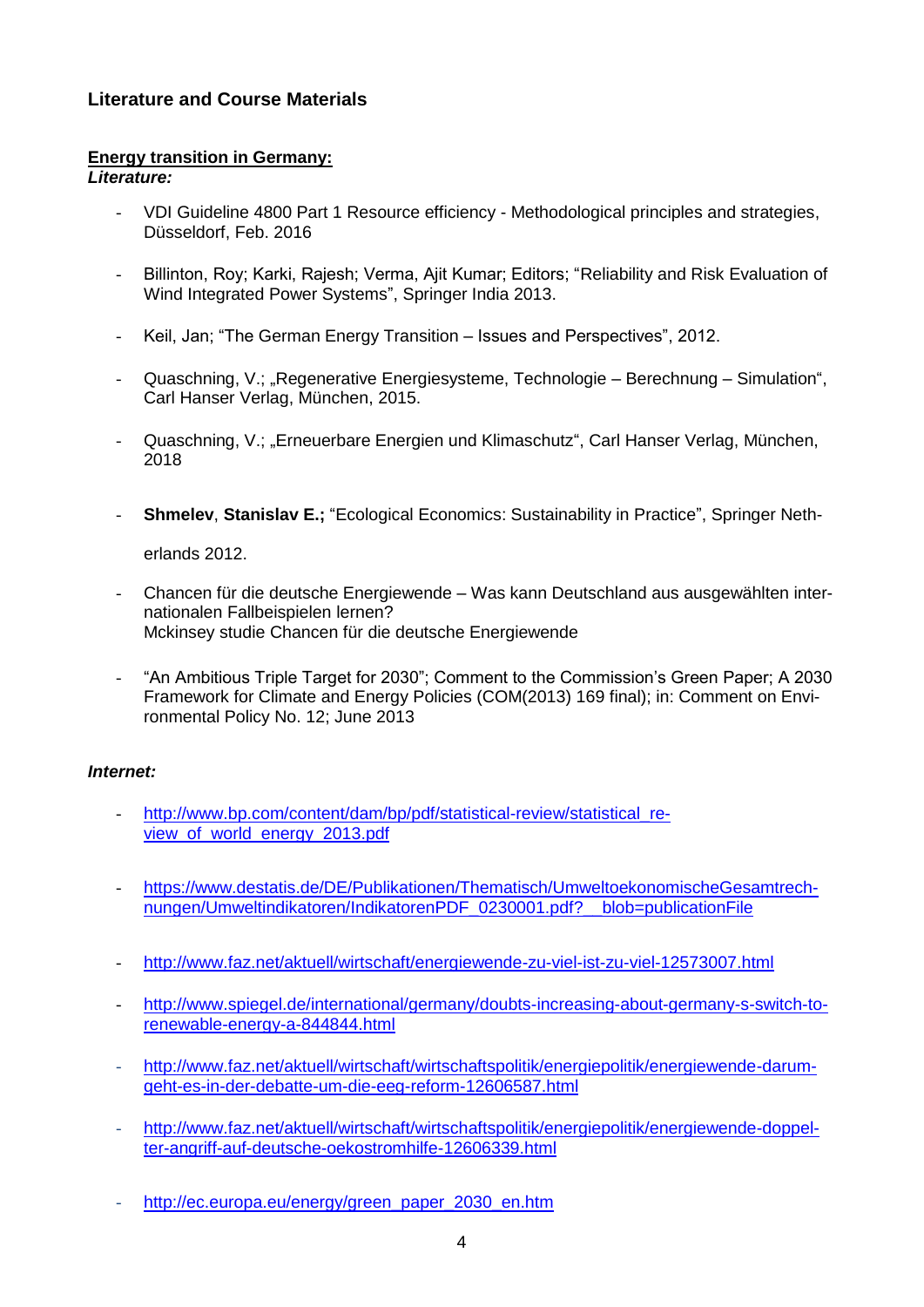- [http://ec.europa.eu/energy/renewables/reports/reports\\_en.htm](http://ec.europa.eu/energy/renewables/reports/reports_en.htm)

#### **Phase out of Coal Power Supply in Germany:** *Literature:*

- Hermann, H.; Greiner, B.; Matthes, F.; Cook, V.: "Die deutsche Braunkohlenwirtschaft. Historische Entwicklungen, Ressourcen, Technik, wirtschaftliche Strukturen und Umweltauswirkungen", im Auftrag Agora Energiewende, 5/2017, [https://www.agora-energie](https://www.agora-energiewende.de/fileadmin2/Projekte/2017/Deutsche_Braunkohlenwirtschaft/Agora_Die-deutsche-Braunkohlenwirtschaft_WEB.pdf)[wende.de/fileadmin2/Projekte/2017/Deutsche\\_Braunkohlenwirtschaft/Agora\\_Die-deutsche-](https://www.agora-energiewende.de/fileadmin2/Projekte/2017/Deutsche_Braunkohlenwirtschaft/Agora_Die-deutsche-Braunkohlenwirtschaft_WEB.pdf)[Braunkohlenwirtschaft\\_WEB.pdf](https://www.agora-energiewende.de/fileadmin2/Projekte/2017/Deutsche_Braunkohlenwirtschaft/Agora_Die-deutsche-Braunkohlenwirtschaft_WEB.pdf)
- Sachverständigenrat für Umweltfragen (SRU): "Kohleausstieg jetzt einleiten". Stellungnahme, Okt. 2017, [https://www.umweltrat.de/SharedDocs/Downloads/DE/04\\_Stellungnah](https://www.umweltrat.de/SharedDocs/Downloads/DE/04_Stellungnahmen/2016_2020/2017_10_Stellungnahme_Kohleausstieg.pdf?__blob=publicationFile&v=19)[men/2016\\_2020/2017\\_10\\_Stellungnahme\\_Kohleausstieg.pdf?\\_\\_blob=publicationFile&v=19](https://www.umweltrat.de/SharedDocs/Downloads/DE/04_Stellungnahmen/2016_2020/2017_10_Stellungnahme_Kohleausstieg.pdf?__blob=publicationFile&v=19)
- WWF-Studie: "Zukunft Stromsystem Kohleausstieg 2035", 1/2017, [https://www.wwf.de/fileadmin/fm-wwf/Publikationen-PDF/WWF-Studie-Stromsystem-Kohle](https://www.wwf.de/fileadmin/fm-wwf/Publikationen-PDF/WWF-Studie-Stromsystem-Kohleausstieg2035.pdf)[ausstieg2035.pdf](https://www.wwf.de/fileadmin/fm-wwf/Publikationen-PDF/WWF-Studie-Stromsystem-Kohleausstieg2035.pdf)
- Deutscher Bundestag Drucksache 19/2575: Kleine Anfrage der Linken Zukunft und Begünstigungen der Braunkohlewirtschaft in Deutschland, 1. Juni 2018, [http://dip21.bundes](http://dip21.bundestag.de/dip21/btd/19/025/1902575.pdf)[tag.de/dip21/btd/19/025/1902575.pdf](http://dip21.bundestag.de/dip21/btd/19/025/1902575.pdf)

#### *Internet:*

- [https://www.umweltbundesamt.de/bild/kraftwerke-verbundnetze-in-deutschland,](https://www.umweltbundesamt.de/bild/kraftwerke-verbundnetze-in-deutschland) Stand: März 2018
- [http://www.spiegel.de/wirtschaft/unternehmen/braunkohlewirtschaft-bietet-nur-noch-20-000](http://www.spiegel.de/wirtschaft/unternehmen/braunkohlewirtschaft-bietet-nur-noch-20-000-arbeitsplaetze-a-1155782.html) [arbeitsplaetze-a-1155782.html](http://www.spiegel.de/wirtschaft/unternehmen/braunkohlewirtschaft-bietet-nur-noch-20-000-arbeitsplaetze-a-1155782.html)
- Datenbank Kraftwerke in D, [https://www.umweltbundesamt.de/sites/default/files/me](https://www.umweltbundesamt.de/sites/default/files/medien/372/dokumente/kraftwerke_de_ab_100_mw.xls)[dien/372/dokumente/kraftwerke\\_de\\_ab\\_100\\_mw.xls](https://www.umweltbundesamt.de/sites/default/files/medien/372/dokumente/kraftwerke_de_ab_100_mw.xls)

# **Energy efficient Production and use of goods:**

### *Literature:*

- Danny Harvey, L.D.; "Energy efficiency and the demand for energy services", London/Washington D.C. 2013.
- Fleiter et al: Adoption of energy-efficiency measures in SMEs an empirical analysis based on energy audit data. ECEE summer 2012, p. 723-732
- International Energy Agency: Energy Efficiency 2017. OECD/IEA, 2017. www.iea.org
- Pehnt, Martin; "Energieeffizienz Ein Lehr- und Handbuch"; Wiesbaden: Springer. 2010.

#### *Internet:*

Fraunhofer Gesellschaft; "Energieeffizienz in der Produktion - Untersuchung zum Handlungs- und Forschungsbedarf"; 2008.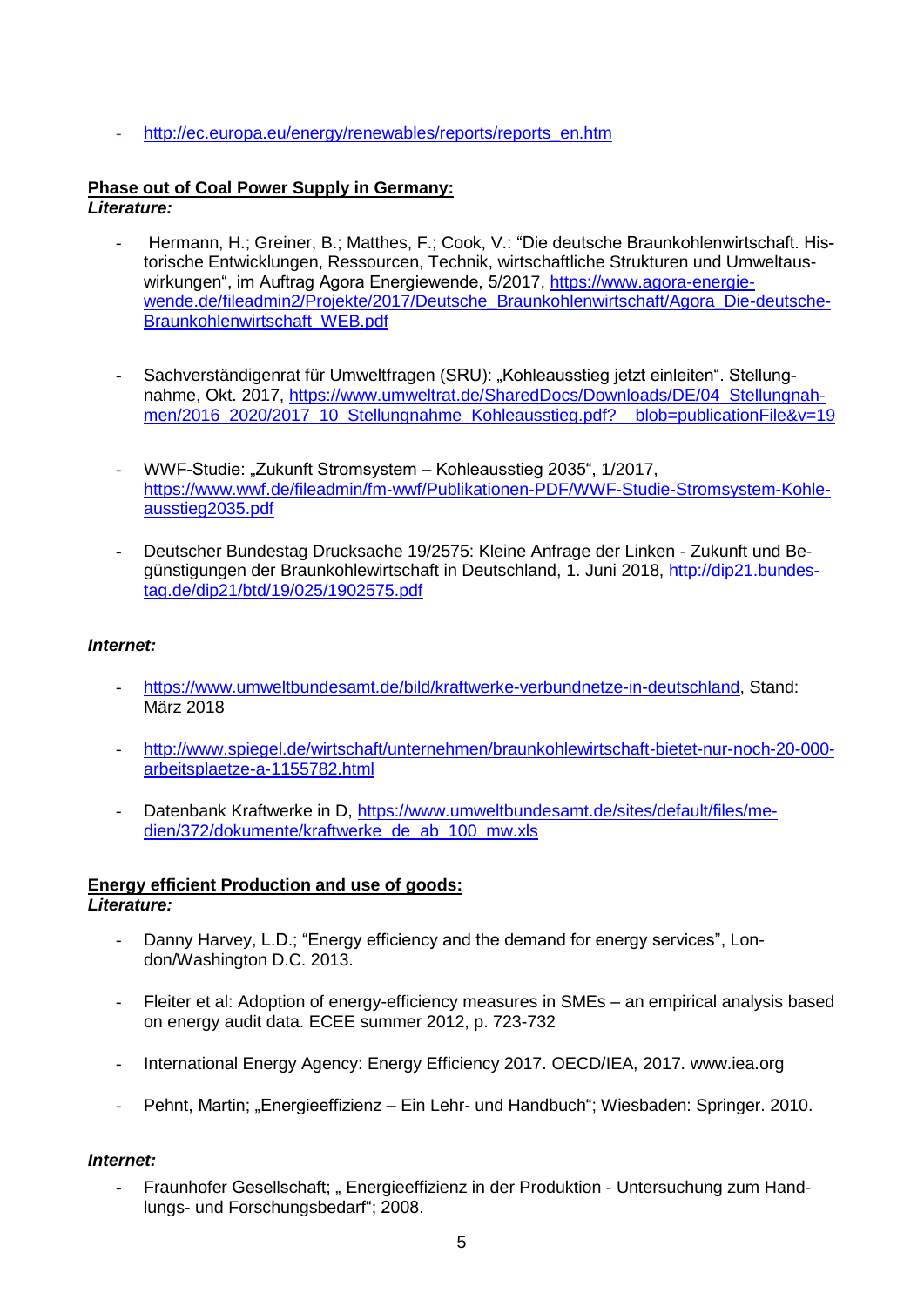[http://www.fraunhofer.de/content/dam/zv/de/forschungsthemen/energie/Studie\\_Energieeffi](http://www.fraunhofer.de/content/dam/zv/de/forschungsthemen/energie/Studie_Energieeffizienz-in-der-Produktion.pdf)[zienz-in-der-Produktion.pdf](http://www.fraunhofer.de/content/dam/zv/de/forschungsthemen/energie/Studie_Energieeffizienz-in-der-Produktion.pdf)

- DENA: Initiative Energieeffizienz; [http://www.energieeffizienz-online.info/rechtliche-rahmen](http://www.energieeffizienz-online.info/rechtliche-rahmenbedingungen/energieeffizienz-richtlinien.html)[bedingungen/energieeffizienz-richtlinien.html](http://www.energieeffizienz-online.info/rechtliche-rahmenbedingungen/energieeffizienz-richtlinien.html)
- <http://www.greencarcongress.com/2011/06/lowcvp-20110608.html>
- Re-engineering Manufacturing for Sustainability; [http://link.springer.com/book/10.1007/978-](http://link.springer.com/book/10.1007/978-981-4451-48-2) [981-4451-48-2](http://link.springer.com/book/10.1007/978-981-4451-48-2)
- Managing Eco Design and Sustainable Manufacturing; [http://link.springer.com/chap](http://link.springer.com/chapter/10.1007/978-981-4451-48-2_10)[ter/10.1007/978-981-4451-48-2\\_10](http://link.springer.com/chapter/10.1007/978-981-4451-48-2_10)
- Beginning Application Lifecycle Management; [http://www.springer.com/computer/book/978-](http://www.springer.com/computer/book/978-1-4302-5812-4) [1-4302-5812-4](http://www.springer.com/computer/book/978-1-4302-5812-4)

# **Lightweight design as a driver of innovation: improving energy efficiency and emissions of GHG:**

- *Literature:*
	- Marscheider-Weidemann et al: "Rohstoffe für Zukunftstechnologien 2016" Vortrag, Deutsche Rohstoffagentur in der BGR
	- Danny Harvey, L.D.; "Energy efficiency and the demand for energy services", London/Washington D.C. 2013.
	- Ehrenberger, S.; Schmid, S.: Life-Cycle-Assessment als Entscheidungshilfe für Leichtbau. In: H. E. Friedrich; "Leichtbau in der Fahrzeugtechnik", Wiesbaden: Springer. 2013.
	- Ehrenberger, S.; Schmid, S.: Knöfel, S.; Schüler-Hainsch; "Leichtbau im End-of-Life Konzept", in: H. E. Friedrich; "Leichtbau in der Fahrzeugtechnik", Wiesbaden: Springer Fachmedien; 2013.
	- Eichlseder, W., ; Schöneburg, R. ;"Anforderungen an den Leichtbau im Fahrzeug", in: H. E. Friedrich; "Leichtbau in der Fahrzeugtechnik", Wiesbaden: Springer Fachmedien; 2013.
	- Ellenrieder, G.; Gänsicke, T.; Goede, M.; Herrmann, H. G.; "Die Leichtbaustrategien", in: H. E. Friedrich; "Leichtbau in der Fahrzeugtechnik", Wiesbaden: Springer Fachmedien; 2013.
	- Gänsicke, T.; Goede, M.; "Technische Motivation". in: H. E. Friedrich; "Leichtbau in der Fahrzeugtechnik", Wiesbaden: Springer Fachmedien; 2013.
	- Knöfel, S.; Schüler-Hainsch, E.; "Verfügbarkeit von Rohstoffen für automobilen Leichtbau", in: H. E. Friedrich; "Leichtbau in der Fahrzeugtechnik", Wiesbaden: Springer Fachmedien; 2013.
	- Krinke, S.; Koffler, Ch.; Deinzer, G.; Heil, U.; "Automobiler Leichtbau unter Einbezug des gesamten Lebenszyklus". ATZ, Automobiletechnik Zeitschrift 112; 2010.
	- Herring, Horace; "Technological innovation, energy efficient design and the rebound effect" in: Design Innovation Group, Faculty of Technology, The Open University, Milton Keynes MK7 6AA, UK ; Technovation, Volume 27, Issue 4, April 2007, pp. 194-203.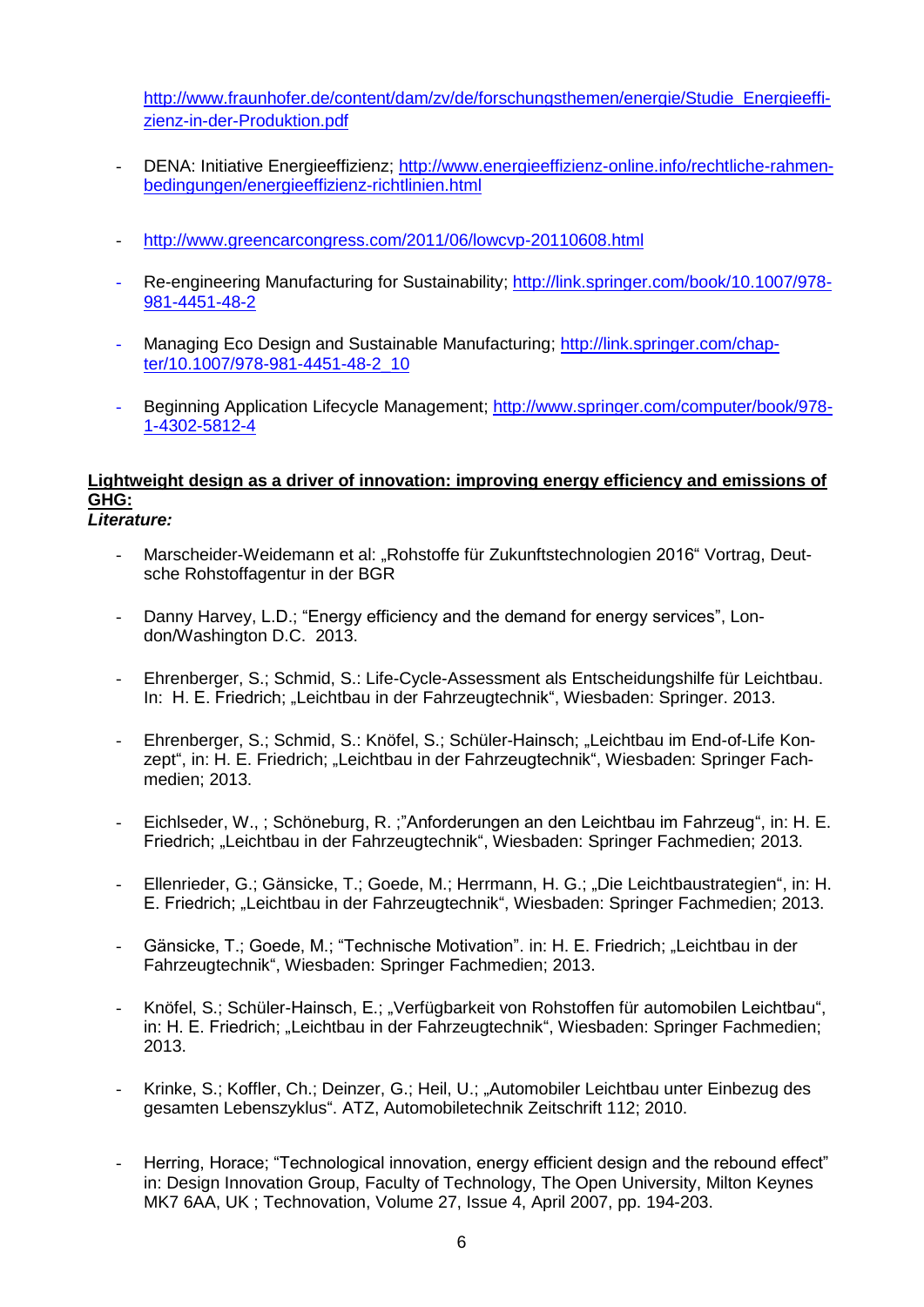<http://www.sciencedirect.com/science/article/pii/S016649720600112X>

- Journal Lightweight Design;<http://www.springer.com/chemistry/journal/35725>
- Günter Schuh et: Environmental impact of body lightweight design [http://link.springer.com/chapter/10.1007%2F978-981-4451-48-2\\_17](http://link.springer.com/chapter/10.1007%2F978-981-4451-48-2_17)

#### **Innovative techniques in production, transport and storage of energy:** *Literature:*

- Boguski, Terrie K.; "Life cycle carbon footprint of the National Geographic magazine", in: [The International Journal of Life Cycle Assessment,](http://link.springer.com/journal/11367) August 2010, Volume 15, [Issue 7,](http://link.springer.com/journal/11367/15/7/page/1) pp. 635-643. <http://link.springer.com/article/10.1007/s11367-010-0210-5#page-2>
- Filho , Walter Leal; Mannke, Franziska; Mohee, Romeela; Schulte, Veronika; Surroop, Dinesh; Editors "Climate-Smart Technologies - Integrating Renewable Energy and Energy Efficiency in Mitigation and Adaptation Responses", Berlin/Heidelberg 2013.
- Fuchs, Lunz, Leuthold, Sauer: Technologischer Überblick zur Speicherung von Elektrizität. Im Auftrag der Smart Energy for Europe Platform GmbH (SEFEP), Institut für Stromrichtertechnik und Elektrische Antriebe RWTH Aachen, 2012, [http://www.sefep.eu/activities/pro](http://www.sefep.eu/activities/projects-studies/Ueberblick_Speichertechnologien_SEFEP_deutsch.pdf)[jects-studies/Ueberblick\\_Speichertechnologien\\_SEFEP\\_deutsch.pdf](http://www.sefep.eu/activities/projects-studies/Ueberblick_Speichertechnologien_SEFEP_deutsch.pdf) or in English [http://www.sefep.eu/activities/projects-studies/120628\\_Technology\\_Overview\\_Electri](http://www.sefep.eu/activities/projects-studies/120628_Technology_Overview_Electricity_Storage_SEFEP_ISEA.pdf)[city\\_Storage\\_SEFEP\\_ISEA.pdf](http://www.sefep.eu/activities/projects-studies/120628_Technology_Overview_Electricity_Storage_SEFEP_ISEA.pdf)
- Hertwich, Edgar G.; Peters, Glen P.; "Carbon Footprint of Nations: A Global, Trade-Linked Analysis", in: *Environ. Sci. Technol.*, 2009, 43 (16), pp. 6414–6420. <http://pubs.acs.org/doi/abs/10.1021/es803496a>
- **Noam, Eli M.; Pupillo, Lorenzo Maria; Kranz, Johann J.;** "Broadband Networks, Smart Grids and Climate Change"; Editors, New York 2013.
- Weidema, Bo P.: Thrane, Mikkel; Christensen, Per; Schmidt, Jannick; Løkke, Søren; "Carbon Footprint A Catalyst for Life Cycle Assessment?", in: Journal of Industrial Ecology [,Vol](http://onlinelibrary.wiley.com/doi/10.1111/jiec.2008.12.issue-1/issuetoc)[ume 12, Issue 1, F](http://onlinelibrary.wiley.com/doi/10.1111/jiec.2008.12.issue-1/issuetoc)ebruary 2008, pp. 3–6. <http://onlinelibrary.wiley.com/doi/10.1111/j.1530-9290.2008.00005.x/full>
- <http://www.speichermonitoring.de/>

### *Extra Literature:*

- ISO INTERNATIONAL ORGANIZATION FOR STANDARDIZATION (2006a): Umweltmanagement - Ökobilanz - Grundsätze und Rahmenbedingungen (ISO 14040:2006), Genf, Schweiz.
- ISO INTERNATIONAL ORGANIZATION FOR STANDARDIZATION (2006b): Umweltmanagement - Ökobilanz –Anforderungen und Anleitungen (ISO 14044:2006), Genf, Schweiz.
- DIN ISO 14067 Treibhausgase Carbon Footprint von Produkten Anforderungen an und Leitlinien für Quantifizierung, Berlin, 2017.
- Wietschel, M. et al.: Energietechnologien 2050. Fraunhofer Verlag, Stuttgart, 2010.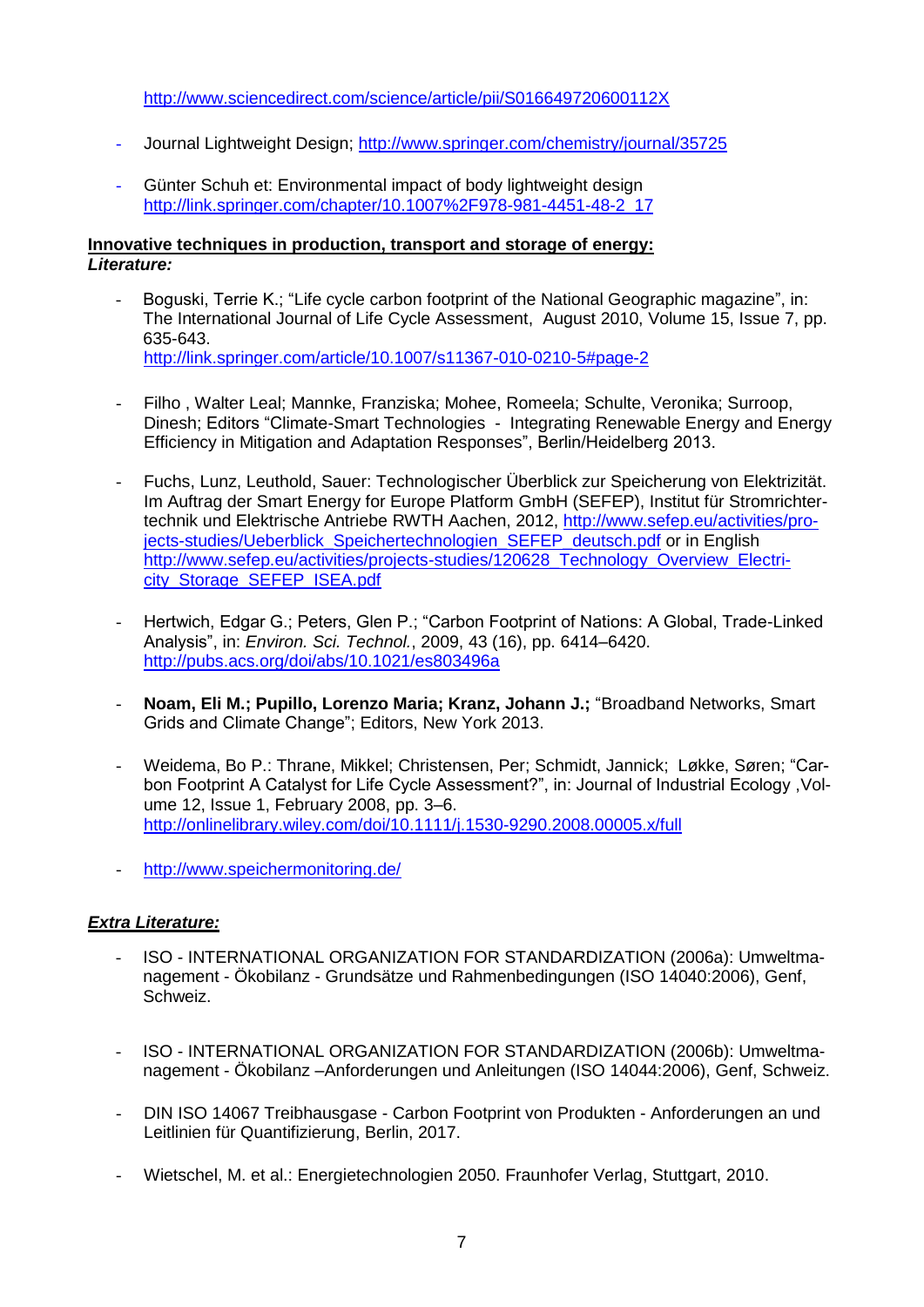- Potting et al: Input to the European Commission from European EPAs about monitoring progress of the transition towards a circular economy in the European Union. European Network of the Heads of Environment Protection Agencies (EPA Network) - Interest group on Green and Circular Economy, May 2017
- Moreau et al: Coming full Circle. Why Social and Institutional Dimensions Matter for the circular Economy. Journal of Industrial Ecology, Special Issue on exploring the Circular Economy, Vol. 21, No. 3, June 2017
- Huber, J.; "Global Change. Industrielle Ökonomie. Konsistenz, Effizienz, und Suffizienz in zyklischer Betrachtung",. Baden-Baden: Nomos Verlag.2000.

#### *Extra Literature - Internet:*

- <http://www.iea.org/publications/freepublications/publication/name,38764,en.html>
- <http://www.iea.org/newsroomandevents/news/2013/september/name,42943,en.html>
- [http://www.energie.kit.edu/129%20Rahmenseite%20Intelligentes%20Energiemanage](http://www.energie.kit.edu/129%20Rahmenseite%20Intelligentes%20Energiemanagement.php)[ment.php](http://www.energie.kit.edu/129%20Rahmenseite%20Intelligentes%20Energiemanagement.php)
- Drehscheibe Nachhaltigkeit <http://www.drehscheibe-nachhaltigkeit.de/index.html>
- Umweltdialog:<http://www.umweltdialog.de/umweltdialog/rubrikverteiler/index.php>
- Weltwirtschaft und Entwicklung: <http://www.weltwirtschaft-und-entwicklung.org/>
- Wuppertal Institut: <http://www.wupperinst.org/>
- Oekom Verlag (für neue NE Literatur): <http://www.oekom.de/>
- <http://www.worldenergyoutlook.org/>
- <http://www.umweltrat.de/>

### **Assessment**

No Final written Exam

The written report (12 pages per team member) is due by the 28.06.2022. The written report should be made uniform and formally follow all the guidelines of a bachelor thesis.

The written report, the discussion about it and the active participation during the lecture will be evaluated as follows: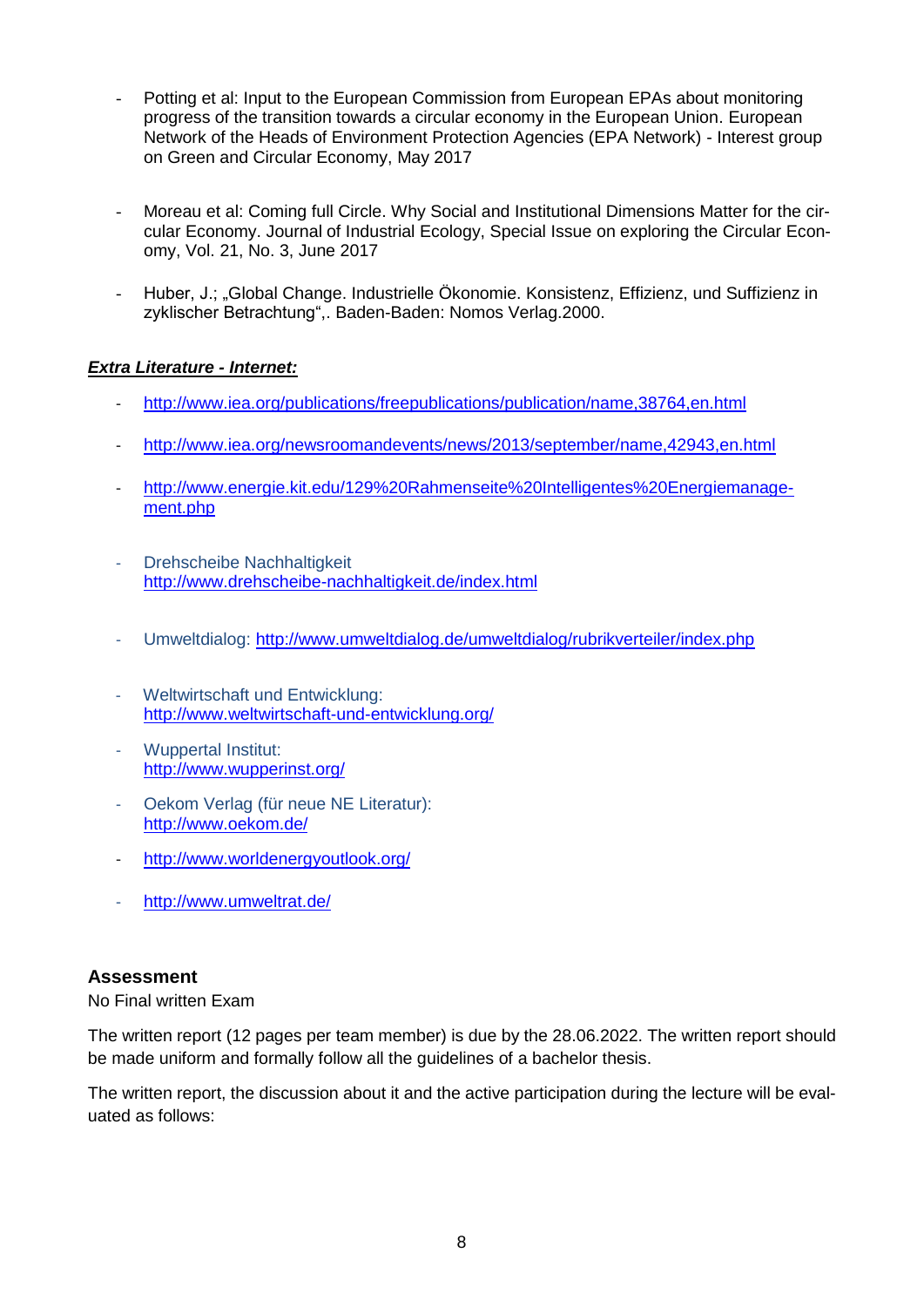| Active participation during the lecture      | 30 <sup>%</sup> |
|----------------------------------------------|-----------------|
| Written report by the end of the semester    | 60%             |
| Presentation and discussion about the report | 10%             |

If a student wants a separate grade, a separate grade for each Team member will be given!

#### **Schedule**

| 16.03.2022  | I. Introductory meeting                                                             |  |  |
|-------------|-------------------------------------------------------------------------------------|--|--|
| 15.30-17.00 | - Presenting and discussing the topics, topics assignment to each team of students, |  |  |
| 23.03.2022  | II. System approach: Energy and Resource Efficiency                                 |  |  |
| 15.30-18.45 | - Basic principles; What are drivers for them? How it will be measured?             |  |  |
| 30.03.2022  | III. Energy - From a global perspective to applications in industry                 |  |  |
| 15.30-18.45 |                                                                                     |  |  |
| 06.04.2022  | IV. Energy transition in Germany (1)                                                |  |  |
| 15.30-18.45 |                                                                                     |  |  |
| 20.04.2022  | V. Phase out of Coal Power Supply in Germany (2)                                    |  |  |
| 15.30-18.45 |                                                                                     |  |  |
| 27.04.2022  | VI. Energy efficient Production and use of Goods (3)                                |  |  |
| 15.30-18.45 |                                                                                     |  |  |
| 04.05.2022  | VII. Lightweight design as a driver of innovation: improving energy efficiency      |  |  |
| 15.30-18.45 | and emissions of GHG (4)                                                            |  |  |
| 11.05.2022  | VIII. Innovative techniques in production, distribution or transport of energy      |  |  |
| 15.30-18.45 | (5)                                                                                 |  |  |

### **Code of Conduct for Students**

- Read Syllabus
- Pay attention and involve yourself in the discussion
- Ask questions
- Do not disturb the lecture, by conversation with your neighbors, eating or drinking
- Arrive on time to the lecture and do not leave earlier

[Link to the Code of Conduct for online Teaching](https://e-campus.hs-pforzheim.de/business_pf/digital_learning_tools_links)

### **Teaching Philosophy**

Your education is important to me, therefore I would like to support you. Please feel free to contact me via email if you have any questions or problems regarding the course. I will respond as soon as possible and if necessary make an appointment with you.

E-Mail: [jens.buchgeister@kit.edu](mailto:jens.buchgeister@kit.edu) (preferred communication)

The contribution of the lecture is to understand and critically question the interactions of globalisation, sustainable development and technical requirements for an internationally oriented energy system. In addition, the possible contributions of the individual actors (private individuals, companies, government) will be examined. Due to different learning methods (lecture, simulation, presentations, workshops, dynamic interaction within the group) I want to design an interesting and diversified